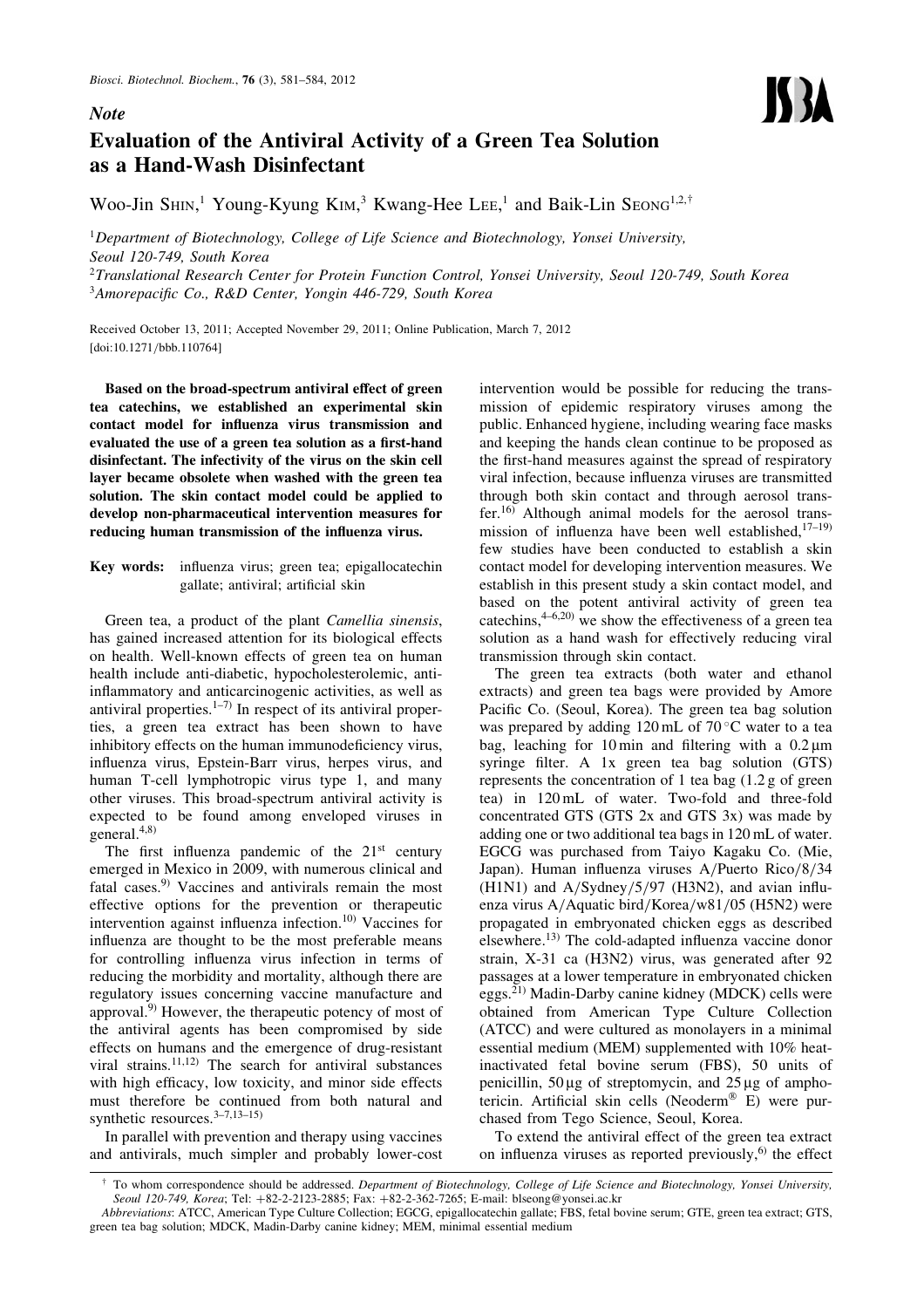Table 1. Analysis of Chemical Components of Tested Green Tea Extracts

|                                                      | Caffeine                          | Gallic acid                             | GС                   | EGC                  | Catechin             | <b>EGCG</b>            | EC                   | GCG                  | ECG          | CG   | Total catechin          |
|------------------------------------------------------|-----------------------------------|-----------------------------------------|----------------------|----------------------|----------------------|------------------------|----------------------|----------------------|--------------|------|-------------------------|
| $GTE A^{a,c}$<br>GTE $B^{a,c}$<br>GTS <sup>a,d</sup> | 5.48<br>3.75<br>2.67 <sup>b</sup> | 0.22<br>0.2<br>$\overline{\phantom{m}}$ | 1.95<br>2.02<br>0.15 | 10.22<br>8.6<br>3.42 | 0.35<br>0.35<br>0.83 | 9.11<br>17.72<br>11.08 | 2.51<br>2.27<br>3.42 | 0.88<br>. 97<br>0.13 | 3.29<br>2.32 | 0.15 | 25.02<br>36.19<br>21.35 |

<sup>a</sup>GTE A stands for green tea water extract; GTE B stands for green tea ethanol extract; GTS stands for green tea bag solution.

<sup>b</sup>Units for all the numerical values are % of total green tea.

<sup>c</sup>1 g of both water and ethanol extract diluted in 10 mL of DW, followed by filtration and then measured by HPLC.

 $d_1$  tea bag (1.2 g) in 120 mL of DW was filtrated and measured by HPLC.



Fig. 1. Inhibitory Effects of the Tested Materials on Plaque Formation.

Six-well plates containing monolayers of MDCK cells were infected with equal volumes of a virus suspension (100 pfu/mL). The overlaid medium, mixed with 2% low-melting-point agarose and DMEM and containing different concentrations of the test materials, was added to each plate. The plates were incubated at 37 °C for 48 h, and the resulting plaque was stained with crystal violet and counted. GTE A stands for the green tea water extract; GTE B stands for the green tea ethanol extract; and GTS stands for the green tea bag solution. The 1x green tea bag solution represents 1 tea bag (1.2 g of green tea) in 120 mL of water.

of the green tea ethanol extract on the anti-influenza activity was compared with that of the water extract, the green tea bag solution and purified EGCG. An analysis of the chemical components of these tested green tea extracts is summarized in Table 1. The antiviral effect on MDCK cells was measured by a plaque reduction assay against the three subtypes of influenza A virus, human subtypes H1N1 and H3N2 and avian subtype H5N2. Figure 1 shows that plaque was completely inhibited at a concentration of  $500 \mu g/mL$  of the green tea extract and  $100 \mu$ M of EGCG. The green tea bag solution completely inhibited plaque at a concentration of 0.03x.  $IC_{50}$  values for the tested green tea extracts were as follow:  $27.85 \mu g/mL$  (H1N1),  $9.43 \mu g/mL$ (H3N2), and  $4.73 \mu$ g/mL (H5N2) for the green tea water extract;  $18.38 \mu g/mL$  (H1N1),  $3.76 \mu g/mL$ (H3N2), and  $6.75 \mu g/mL$  (H5N2) for the green tea ethanol extract;  $8.67 \mu M$  (H1N1),  $3.83 \mu M$  (H3N2), and  $3.47 \mu$ M (H5N2) for EGCG; and  $64.82 \mu$ g/mL (H1N1),  $32.48 \,\mu$ g/mL (H3N2), and  $35.51 \,\mu$ g/mL (H5N2) for the

green tea bag solution. It is interesting that the H5N2 avian influenza virus exhibited greater sensitivity to both the green tea extract and EGCG than the H1N1 human virus, the  $IC_{50}$  values for the H5N2 avian virus being 2–5 fold lower than for the H1N1 virus.

Based on the present results (Fig. 1) as an extension of previous work,  $4-7,22$  we chose green tea as a disinfectant from natural resources to further evaluate the viral transmission inhibition by physical contact, using artificial skin cells as a simplified model. Figure 2A shows a schematic representation of the tray in which artificial skin cells were grown. The layer of skin cells was maintained on the support pad through which the essential components for cell growth were provided from the medium in this tray.

The potential infiltration of a virus into the maintenance medium was evaluated as an initial test. The artificial skin layer was initially infected with  $1 \times 10^4$ pfu of a virus, and after 45 min of incubation, the skin was washed, and the virus titer of the washing solution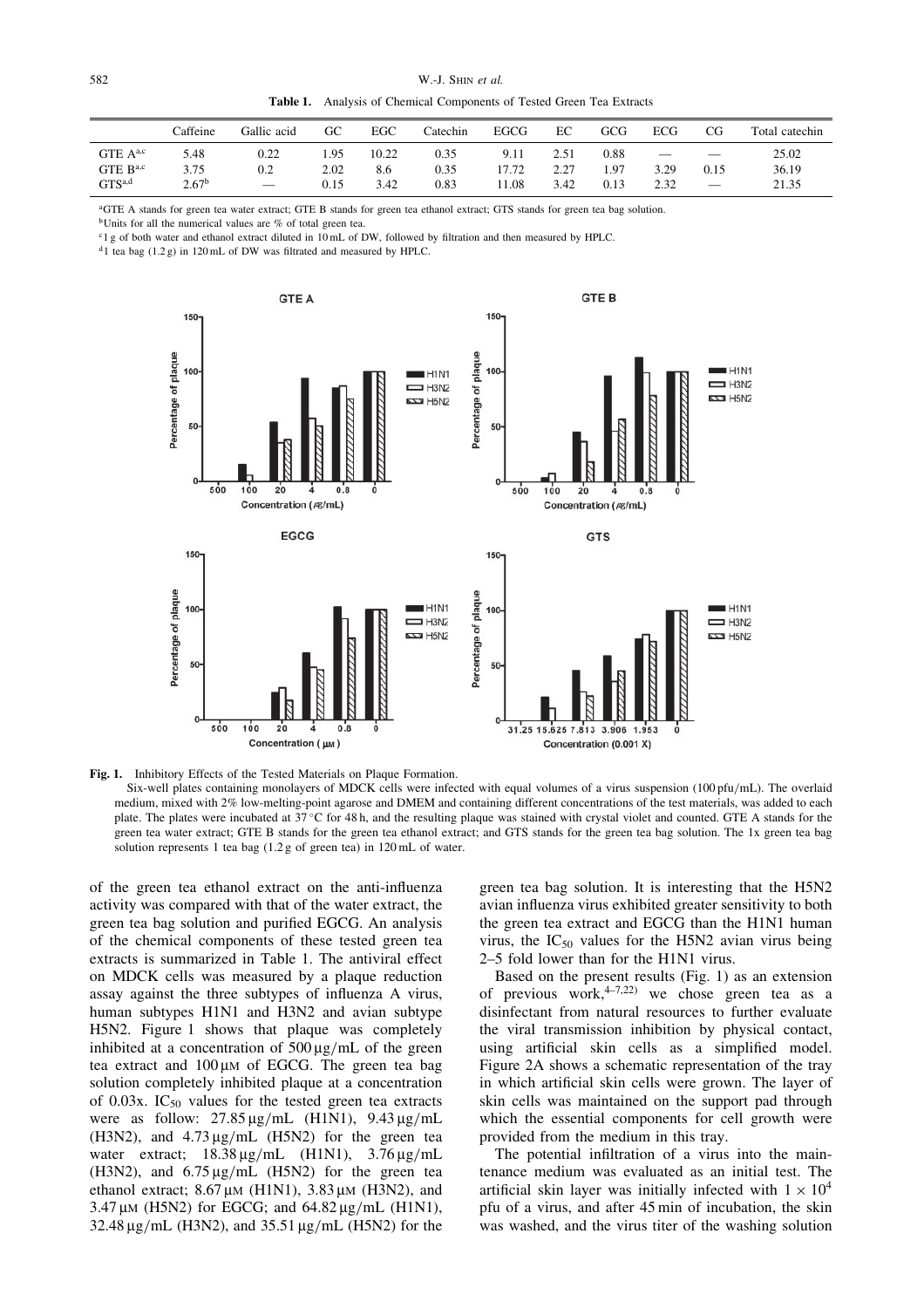

Fig. 2. Establishment of the Skin Contact Model for Evaluating the Anti-Infection Agents.

A, Schematic illustration of the artificial skin cells. The support pad was placed over 13 mL of the maintenance medium. After  $5$  min, Neoderm<sup>®</sup> E artificial skin cells were placed on the support pad and incubated for 24 h at 37 °C in a  $CO<sub>2</sub>$  atmosphere prior to the assays. B, Suitability test for Neoderm® E in the viral clearance assay. The Neoderm<sup>®</sup> E artificial skin cells were infected with  $1 \times 10^4$  pfu of the X-31 ca virus (H3N2). After 45 min of shaken incubation at room temperature, each well was washed with PBS for viral titration (day 0). MEM was then added to each well and incubated for 24 h at  $37^{\circ}$ C in a  $CO_2$  atmosphere to further examine the presence of viruses, each well being washed with PBS for viral titration after the incubation (day 1). C, Viral clearance assay using artificial skin cells. The skin cells were infected with  $5 \times 10^4$  pfu of the X-31 ca virus. After 45 min of shaken incubation at room temperature, each well was washed with either the green tea solution or PBS and the plaque assay was conducted (day 0). MEM was then added to each well and incubated for 24 h at  $37^{\circ}$ C in a  $CO<sub>2</sub>$ atmosphere to further examine the presence of viruses. Each well was washed with PBS for viral titration after the incubation (day 1). GTS stands for the green tea bag solution; GTS 2x and GTS 3x respectively stand for two-fold and three-fold concentrated doses of the GTS 1x solution.

was evaluated by a plaque assay. We found almost quantitative recovery of the virus in the skin washing solution. After infecting with the influenza virus and incubation, the maintenance medium was tested to detect the virus (Fig. 2B). None of the viruses could be detected in the maintenance medium, suggesting that the virus, after contact and infection of the skin cells, had failed to infiltrate the maintenance medium. The lack of infiltration into the skin layer and the quantitative recovery of viruses in the washing solution show the suitability of the artificial skin cells as a virus skin contact model, and further simplified the calculation of viral clearance mediated by the direct contact of a green tea extract with the skin cells.

The inhibitory effect of green tea on viral transmission through skin contact was tested by using the artificial skin model. The skin-washing solution was serially diluted up to  $10^5$  before the plaque assay of MDCK cells for the potential presence of infectious virus particles. As shown in Fig. 2C, after cells had been washed with the green tea solution, none of the viruses could be detected by the plaque assay. In contrast,  $3.4 \times 10^4$  pfu of the virus was detected when washed with PBS (control group). To further detect if any viruses remained on the artificial skin cells after washing, the cells were incubated overnight with MEM at  $37^{\circ}$ C in a  $5\%$  CO<sub>2</sub> atmosphere, and the plaque assay was conducted. Figure 2C shows that none of the viruses could be detected in the green tea solution group, whereas  $8.4 \times 10$  pfu of viruses were detected in the PBS control group. The failure to detect any viruses remaining on the artificial skin cells after an overnight culture in MEM confirmed the strong virucidal activity of the green tea solution. This result indicates that the virucidal activity of the green tea solution $6$  has the potential for inhibiting the transmission of the influenza virus by physical contact and highlights its potential usefulness as a first-hand skin-washing disinfectant.

The avian influenza viruses currently circulating in poultry farms with pandemic potential include the H2, H5, H7, and H9 subtypes. $23$  Furthermore, the novel swine-origin A (H1N1) virus has recently emerged as the closest to pandemic level in the  $21<sup>st</sup>$  century.<sup>22,24,25)</sup> The broad-spectrum antiviral activity of catechins in the green tea extract toward both human and avian influenza viruses merits its further evaluation as both a means for managing avian influenza outbreaks in poultry farms and as a convenient disinfectant for minimizing the avian-to-human or human-to-human transmission of influenza viruses. It should be noted, however, that the oxygen-reactive nature of catechins, while being beneficial as an anti-oxidant, $26$  could compromise the anti-viral activity. $4,6$  The appropriate combination of green tea and such an antioxidant as vitamin C could increase the half-life of the antiviral activity of catechins<sup>27)</sup> and the shelf-life of a green teabased hand-washing solution. We believe that the skin contact model for viral transmission presented here would be useful for developing such a first-hand hygienic measure as a hand-washing disinfectant solution to act against viral transmission among humans.

## Acknowledgments

This work was supported by a grant from the Korea Healthcare Technology R&D project of Ministry for Health, Welfare and Family Affairs of Republic of Korea (A085105).

## **References**

- 1) Feng Q, Kumagai T, Torii Y, Nakamura Y, Osawa T, and Uchida K, Free Radic. Res., 35, 779–788 (2001).
- 2) Westerterp-Plantenga MS, Physiol. Behav., 100, 42–46 (2010).
- 3) Deryabin PG, Lvov DK, Botikov AG, Ivanov V, Kalinovsky T, Niedzwiecki A, and Rath M, Biofactors, 33, 85–97 (2008).